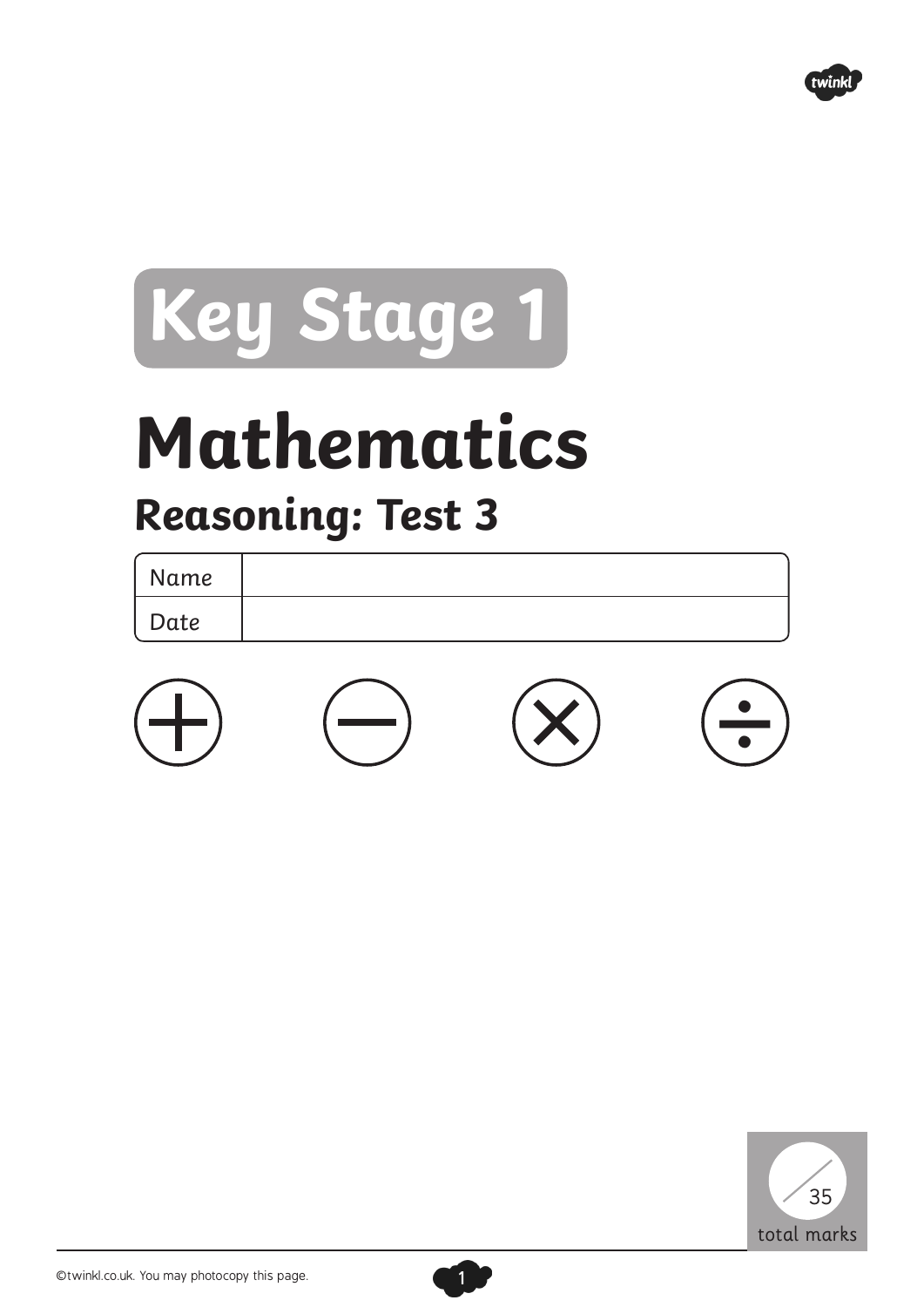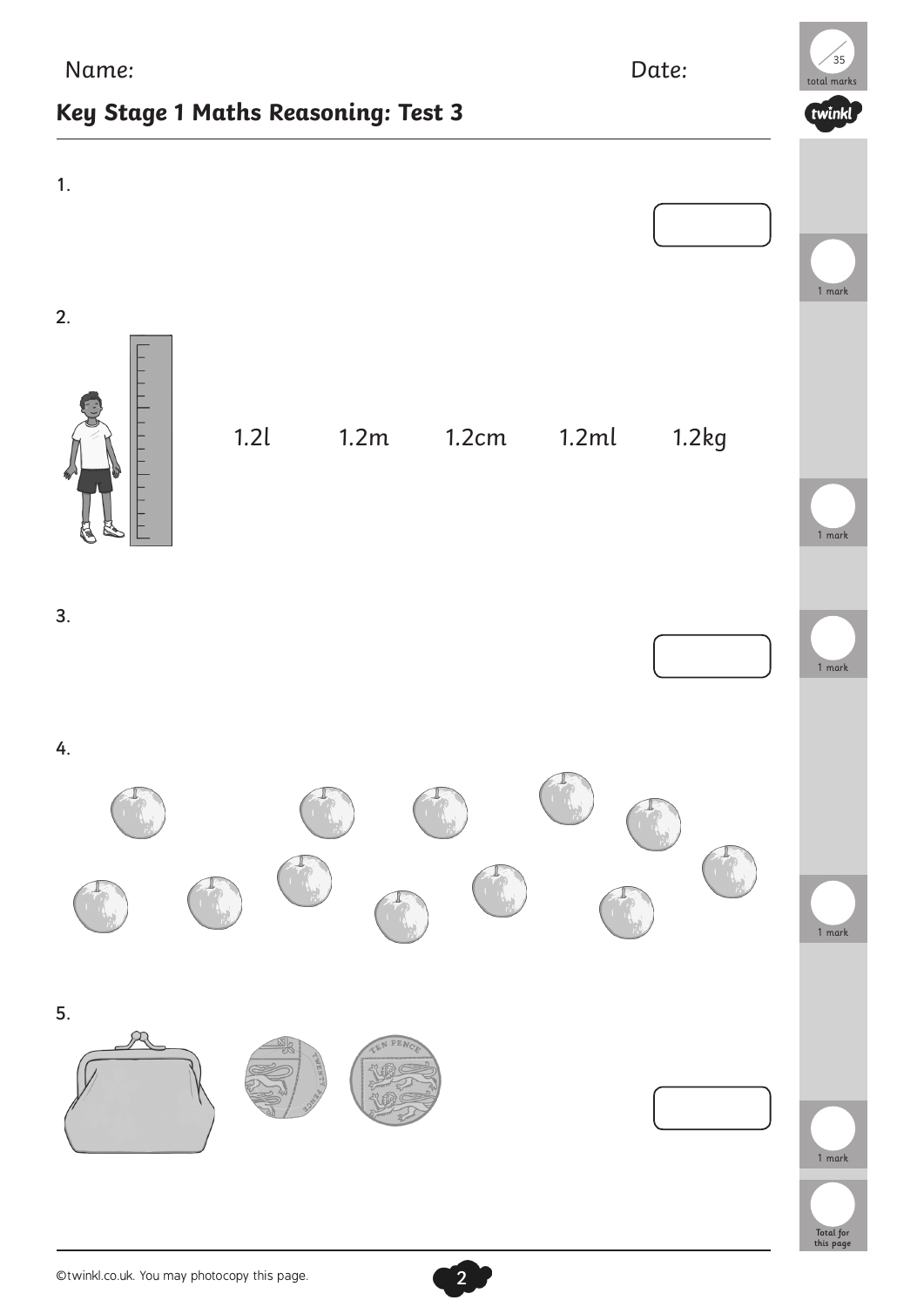

7. Ravi counts the scissors for his teacher. There are 24 righthanded pairs, and 7 left-handed pairs. How many pairs of scissors are there altogether?



8. Circle the shape that is a cylinder.



9. Circle the calculations that are the inverse of 67 – 29 = 38.

 $29 + 38 = 67$   $67 + 38 = 29$   $29 + 67 = 38$   $38 + 29 = 67$ 

3

10.Complete this calculation:

$$
4\begin{bmatrix} \phantom{-} \\ \phantom{-} \end{bmatrix} - \begin{bmatrix} \phantom{-} \\ \phantom{-} \end{bmatrix} = 15
$$

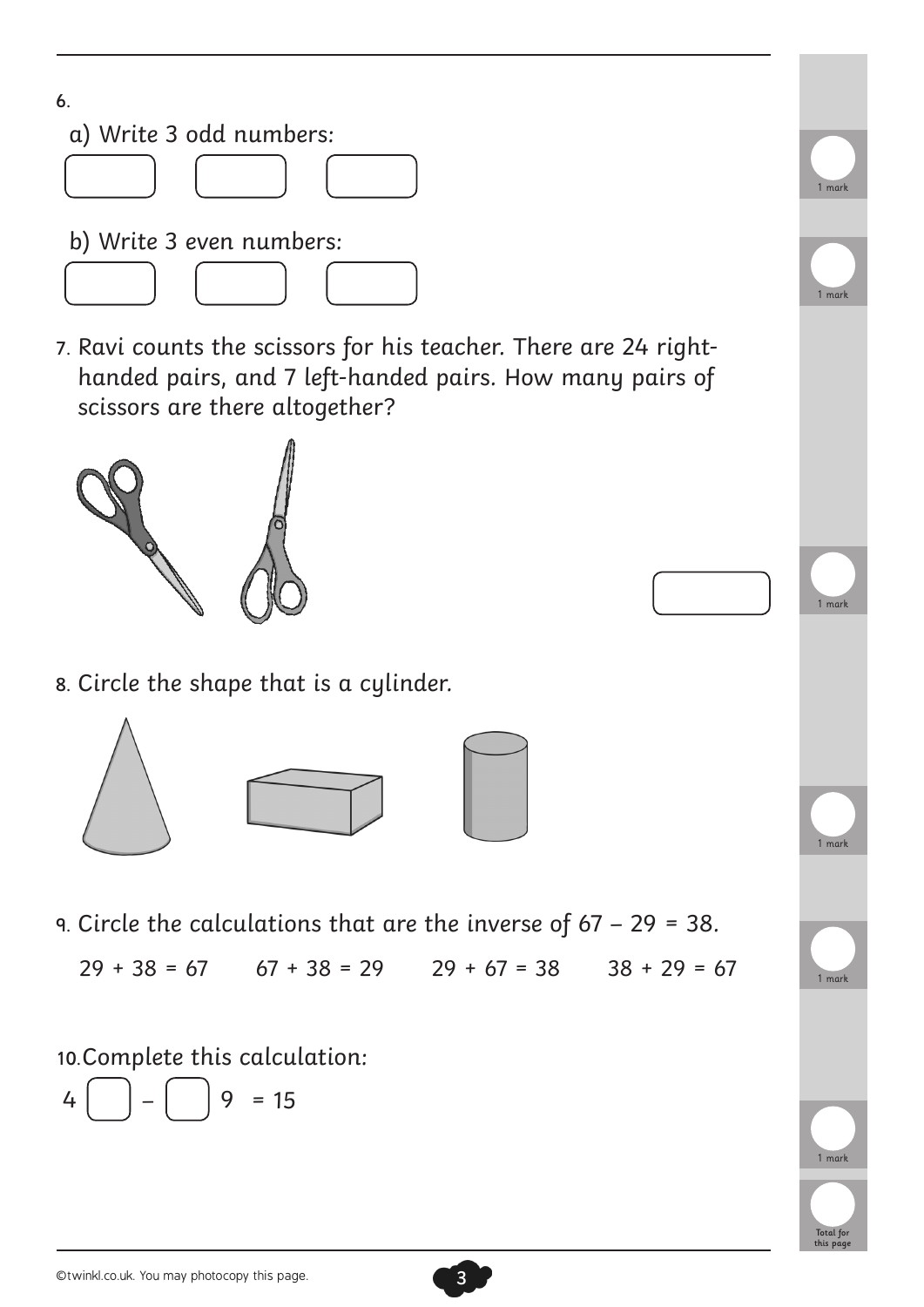

4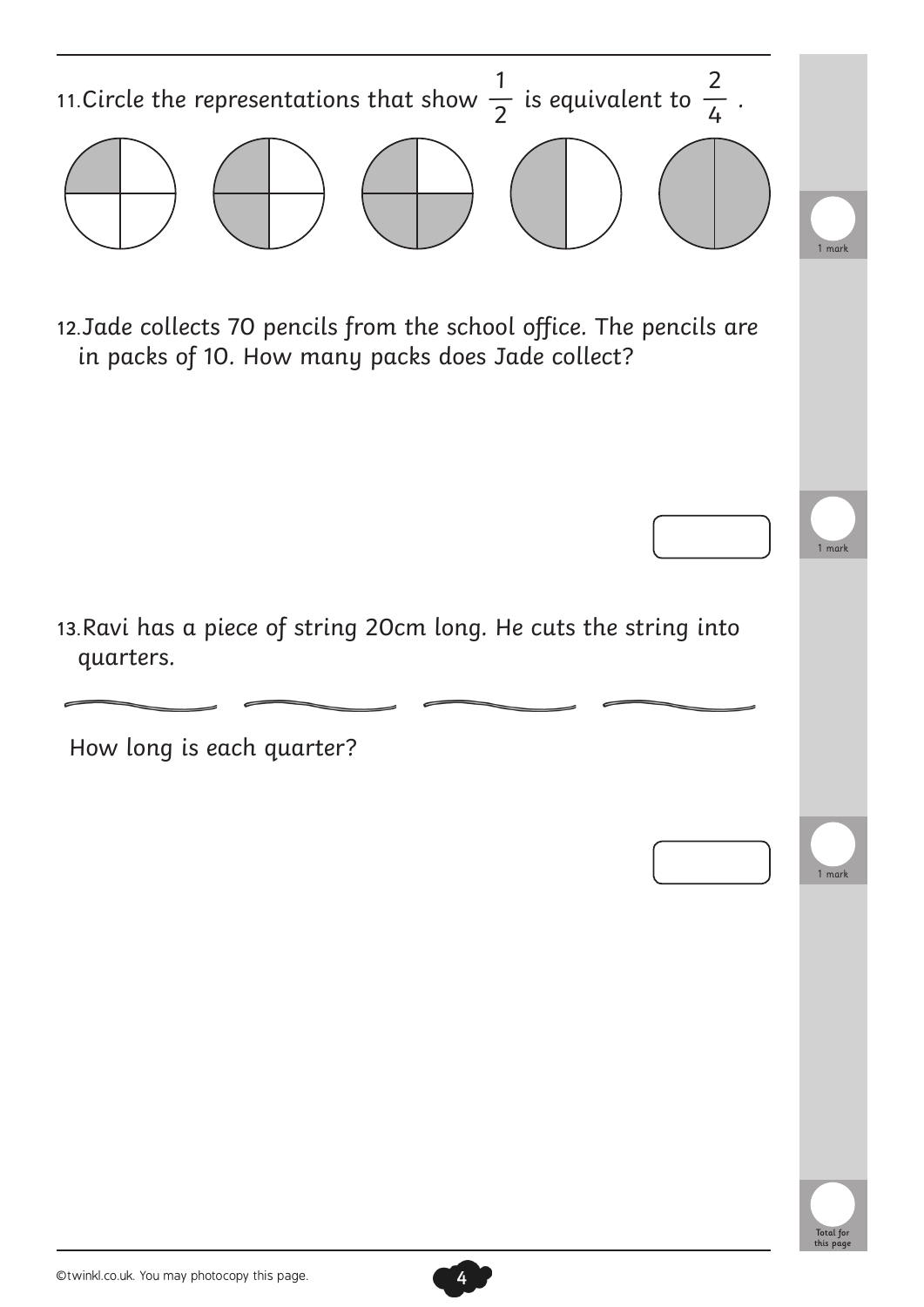14.Here are 4 shapes:



Draw the shapes into the correct box in the table below.

| Shapes with a right angle | Shapes with no right angle |
|---------------------------|----------------------------|
|                           |                            |
|                           |                            |
|                           |                            |
|                           |                            |

15.Here are 2 jugs containing juice.

Circle the jug containing the most juice.





16.Here is a sequence. Write the missing numbers:

|--|--|--|



1 mark

1 mark

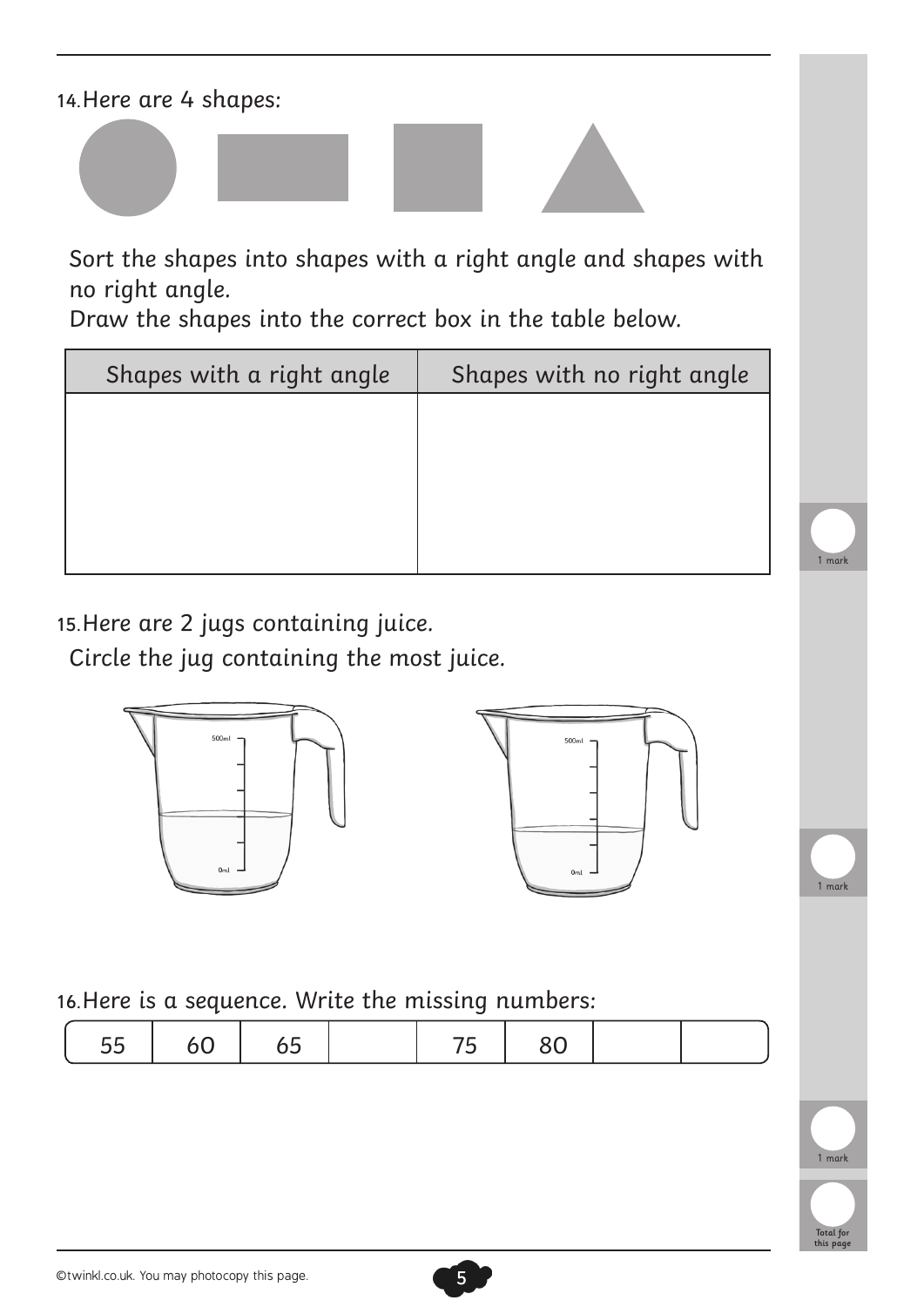17.Ravi counts the colouring pencils in 2 trays in his classroom. There are 37 in one tray and 22 in the other. 15 of the pencils are broken.



How many colouring pencils are not broken?

18.Complete this calculation.

$$
= 2 = 12
$$

19.What number is the difference between 35 and 19? Circle the calculation that will give the correct answer.

 $19 - 35 = 35 - 19 =$ 

20.Ravi and Jade run around the school playground. The time it takes is recorded on a stopwatch. Here are the times:

6



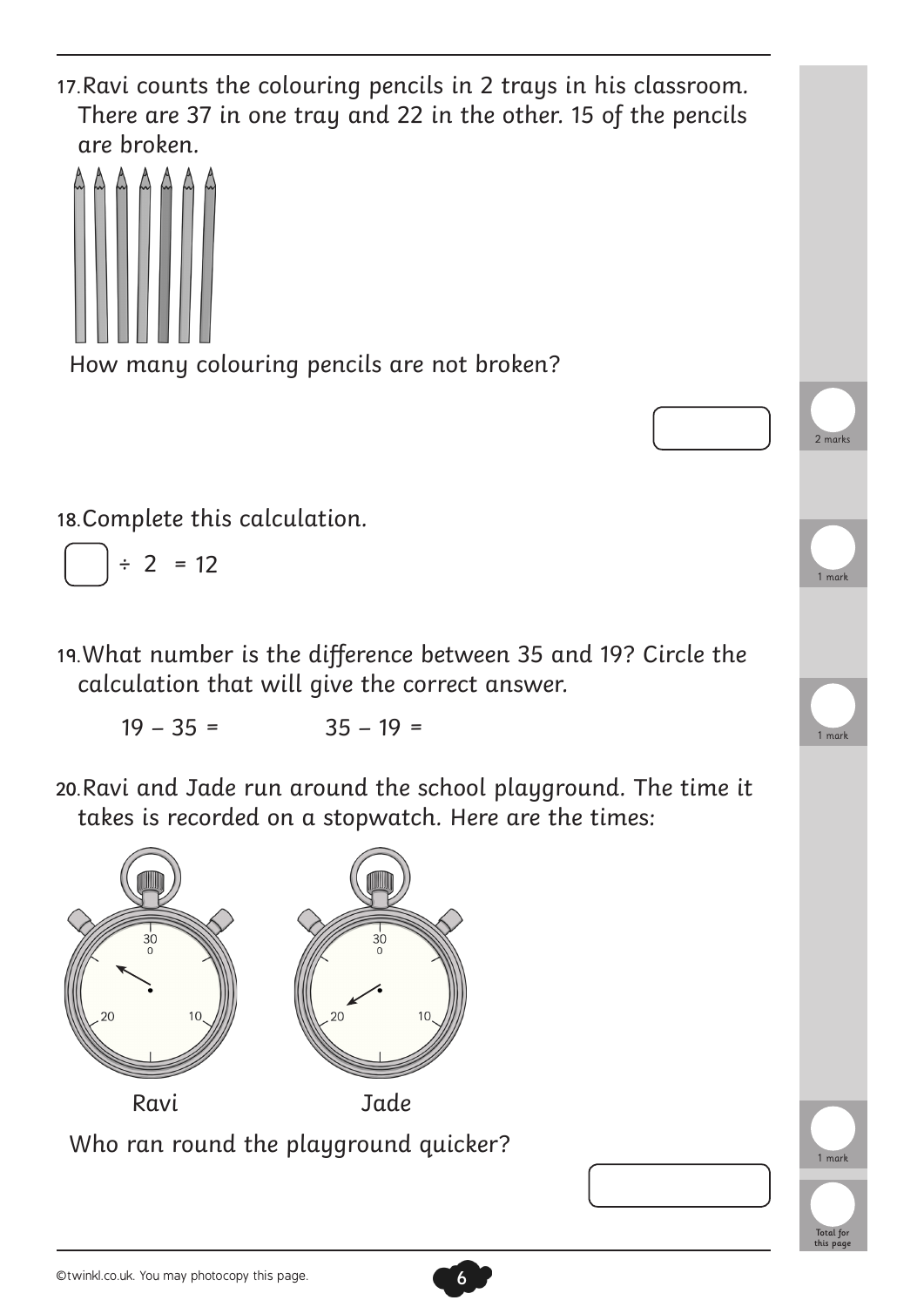21.Here is an arrow.

The arrow is turned a quarter turn anti-clockwise. Draw the arrow in its new position.

22.Here are some tens and ones.



What number do they represent?





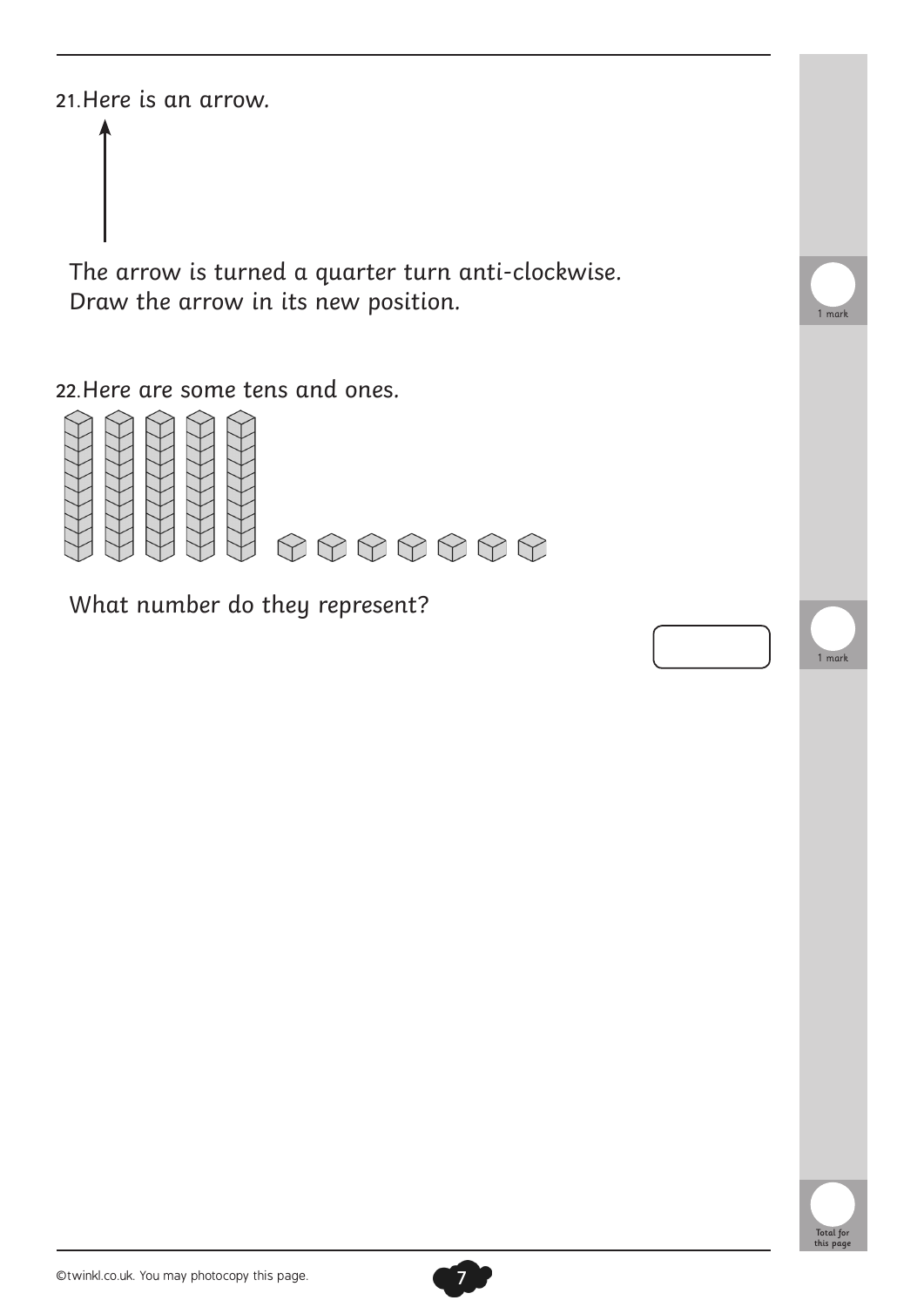23.The children in a class record the pets they have at home in a tally chart.

| <b>Pet</b> | <b>Number of pets</b> |
|------------|-----------------------|
| Doq        |                       |
| Cat        |                       |
| Fish       |                       |
| Rabbit     |                       |
| Hamster    |                       |



Complete the tally chart and block graph.

24.Here is a tree. Beside the tree is a metre ruler. Estimate the height of the tree. Circle the best estimate.



8

Total for this page

 $2$  mark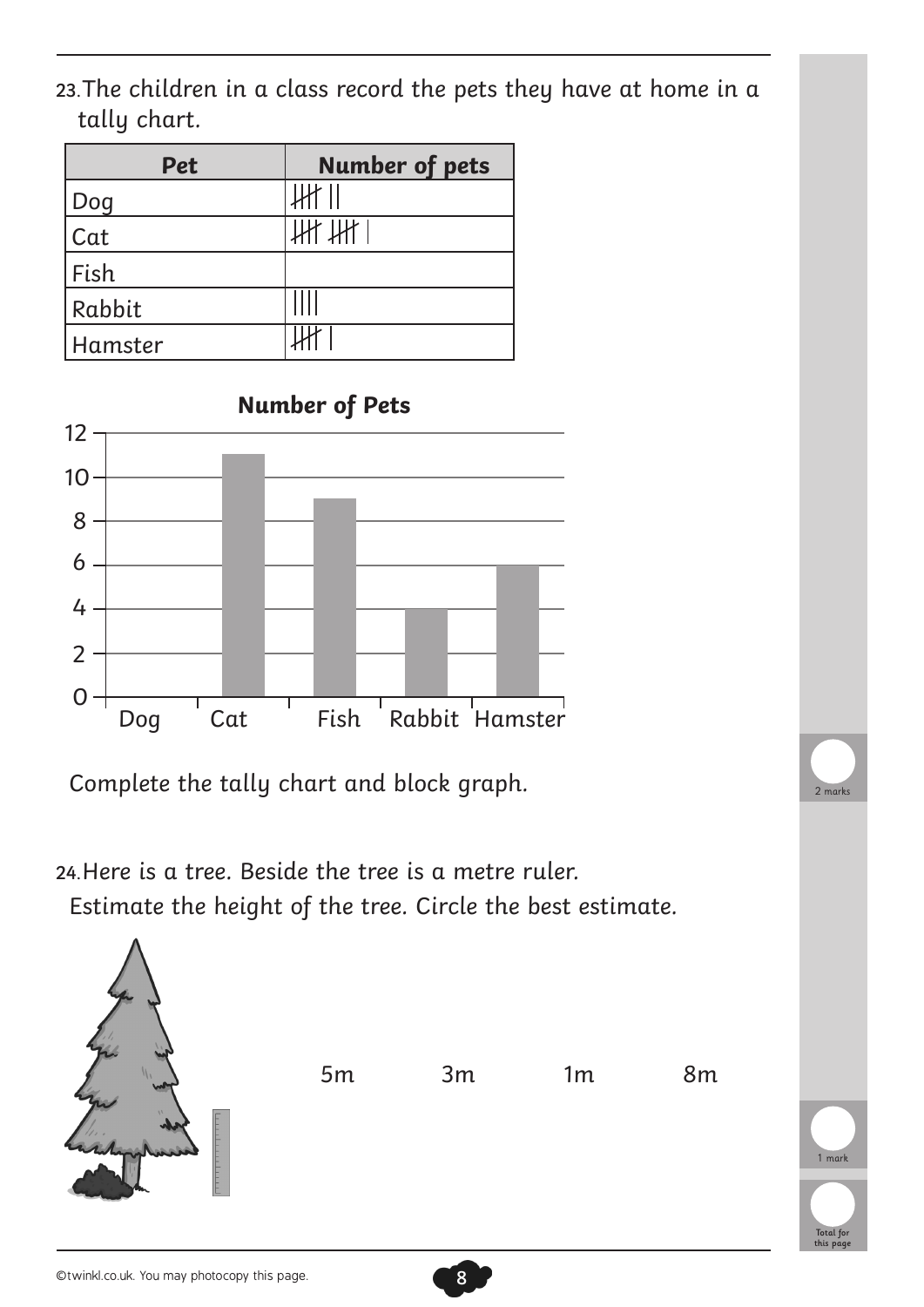| 25. The teacher asks Ravi to share 35 story books equally on 5<br>tables.                                                                                  |                               |
|------------------------------------------------------------------------------------------------------------------------------------------------------------|-------------------------------|
|                                                                                                                                                            |                               |
| How many books will Ravi put on each table? Write the<br>calculation you would use to find the answer.                                                     |                               |
|                                                                                                                                                            |                               |
|                                                                                                                                                            | 1 mark                        |
| 26. The children in a class collect some coins. They have nine 5p<br>coins and some copper coins worth 13p.<br>How much money have the children collected? |                               |
|                                                                                                                                                            | 1 mark                        |
|                                                                                                                                                            |                               |
| 27. Write the number 89 in words.                                                                                                                          |                               |
|                                                                                                                                                            | 1 mark                        |
|                                                                                                                                                            |                               |
|                                                                                                                                                            |                               |
|                                                                                                                                                            |                               |
|                                                                                                                                                            |                               |
|                                                                                                                                                            |                               |
|                                                                                                                                                            |                               |
|                                                                                                                                                            | <b>Total</b> for<br>this pagı |

9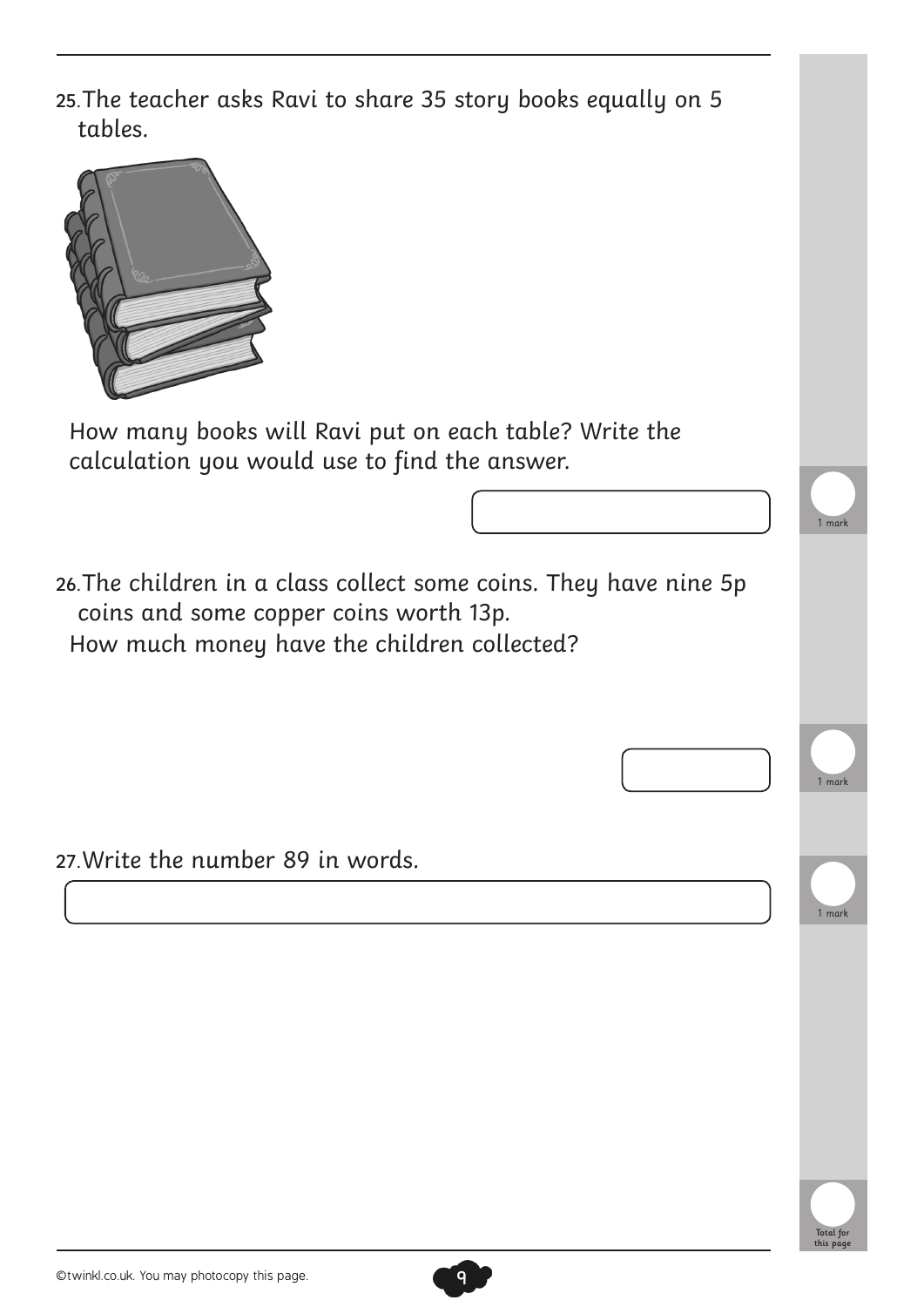28.Here are some 3D shapes.

Circle any shape with a rectangular face.



29.A teacher demonstrates how to make 64p with four coins:



a) Ravi is then asked to show how to make 64p with 5 coins. How could this be done?



b) Jade is then asked to show how to make 64p with 6 coins. How could this be done?

10

Total for this page

1 mark

1 mark

1 mark

1 mark



30.Here is a sequence:

| 73 |  |
|----|--|
| 63 |  |
|    |  |
| 43 |  |
| 33 |  |
| 23 |  |

Fill in the missing number.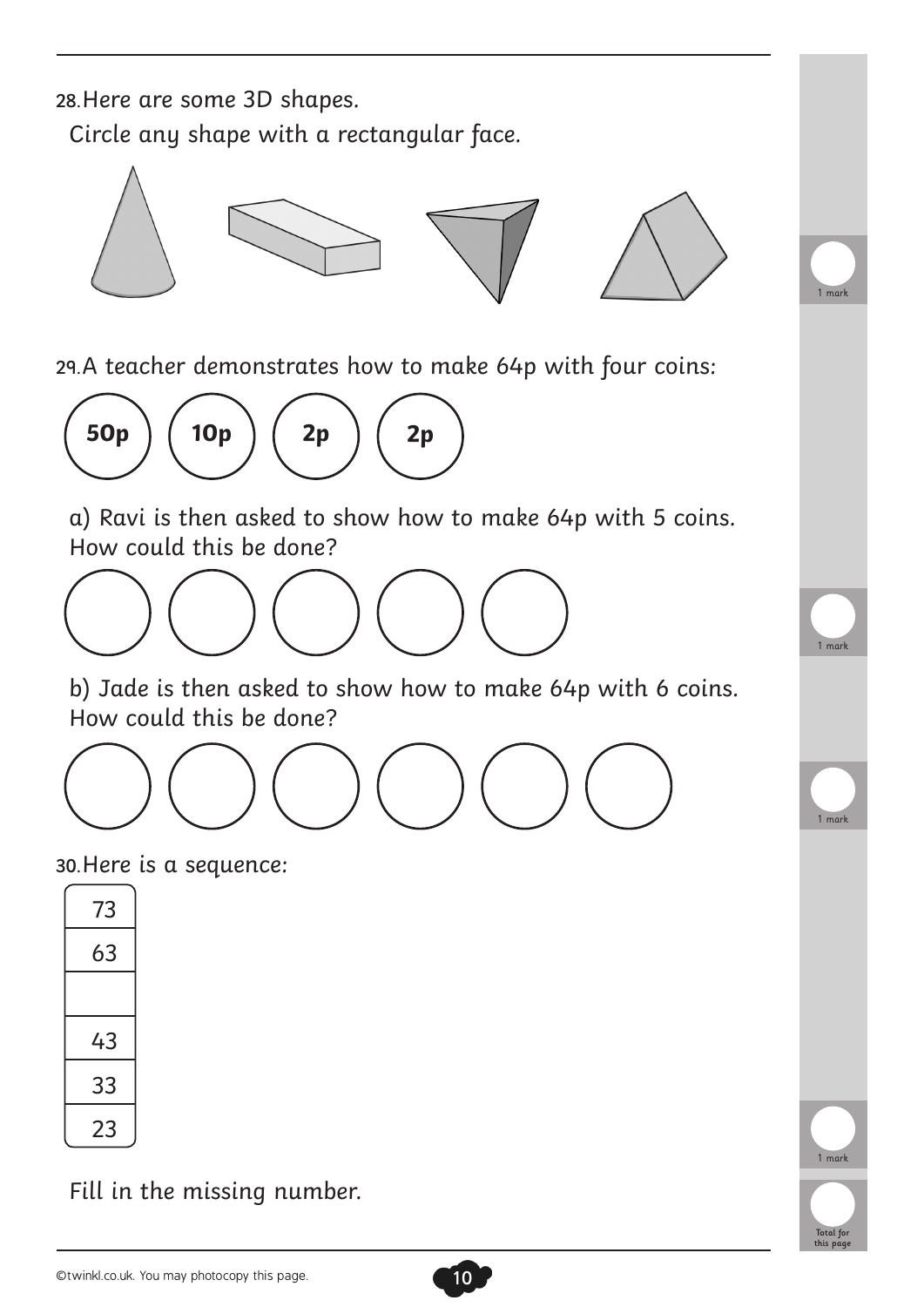31.At the school fruit shop, Ravi buys 2 apples. They cost 24p altogether.



He pays with a 50p piece. How much change will Ravi be given?





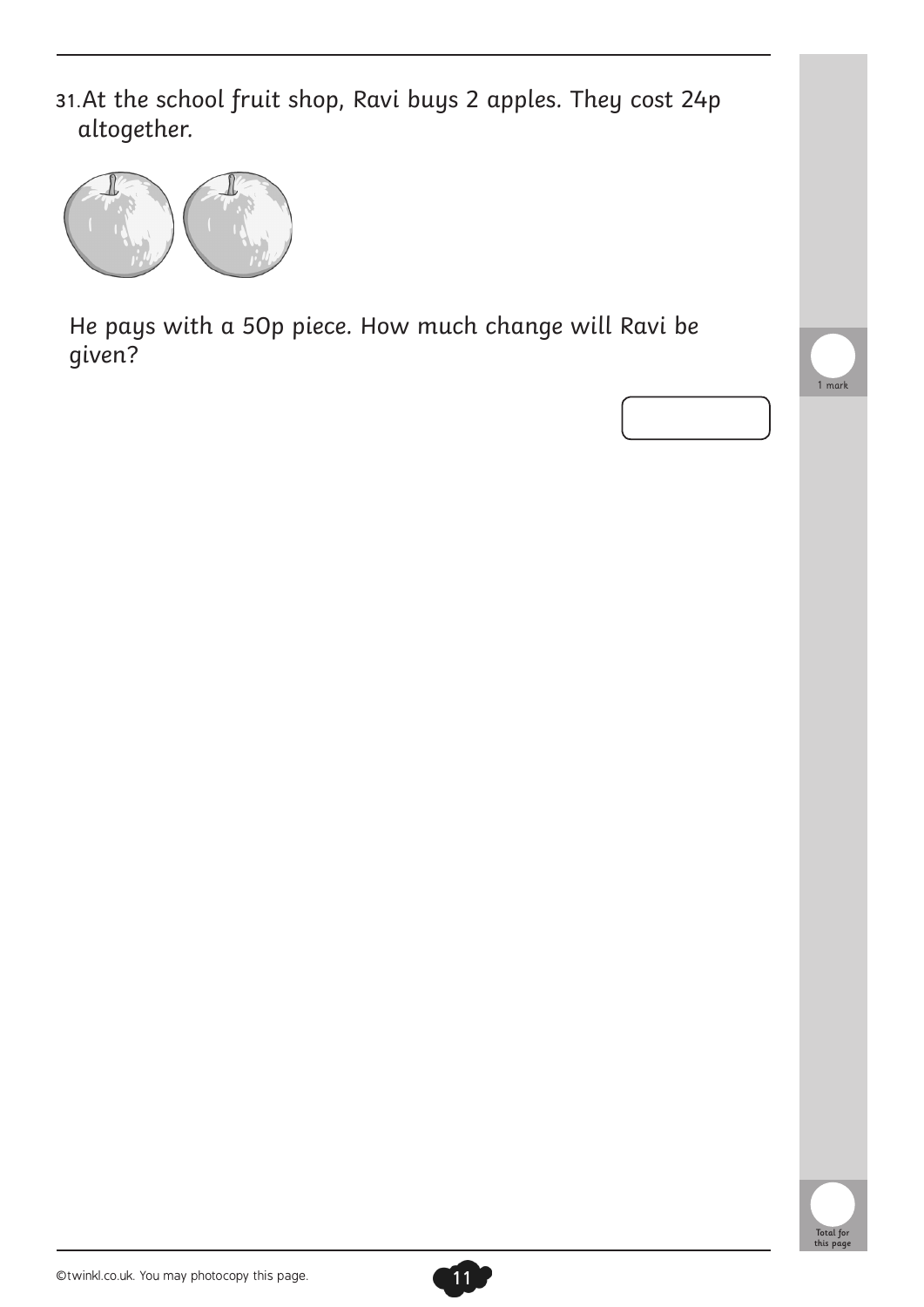

| question                  | answer                                       | marks        | notes                                                           |
|---------------------------|----------------------------------------------|--------------|-----------------------------------------------------------------|
| 1.                        |                                              |              |                                                                 |
|                           | 68                                           | 1            |                                                                 |
| 2.                        |                                              |              |                                                                 |
|                           | 1.2m                                         | 1            |                                                                 |
| 3.                        |                                              |              |                                                                 |
|                           | 76                                           | 1            | Accept larger numbers with 7<br>and 6 in correct place e.g. 376 |
| 4.                        |                                              |              |                                                                 |
|                           | 3 apples circled                             | $\mathbf{1}$ |                                                                 |
| 5.                        |                                              |              |                                                                 |
|                           | 82p                                          | 1            |                                                                 |
| 6.                        |                                              |              |                                                                 |
| $\mathsf a$               | any 3 odd numbers                            | 1            |                                                                 |
| $\boldsymbol{\mathsf{b}}$ | any 3 even numbers                           | 1            |                                                                 |
| 7.                        |                                              |              |                                                                 |
|                           | 31 pairs                                     | 1            |                                                                 |
| 8.                        |                                              |              |                                                                 |
|                           | cylinder circled                             | 1            |                                                                 |
| 9.                        |                                              |              |                                                                 |
|                           | $29 + 38 = 67$ and $38 + 29 =$<br>67 circled | 1            |                                                                 |
| 10.                       |                                              |              |                                                                 |
|                           | $44 - 29 - 15$                               | 1            |                                                                 |
| 11.                       |                                              |              |                                                                 |
|                           |                                              | 1            |                                                                 |

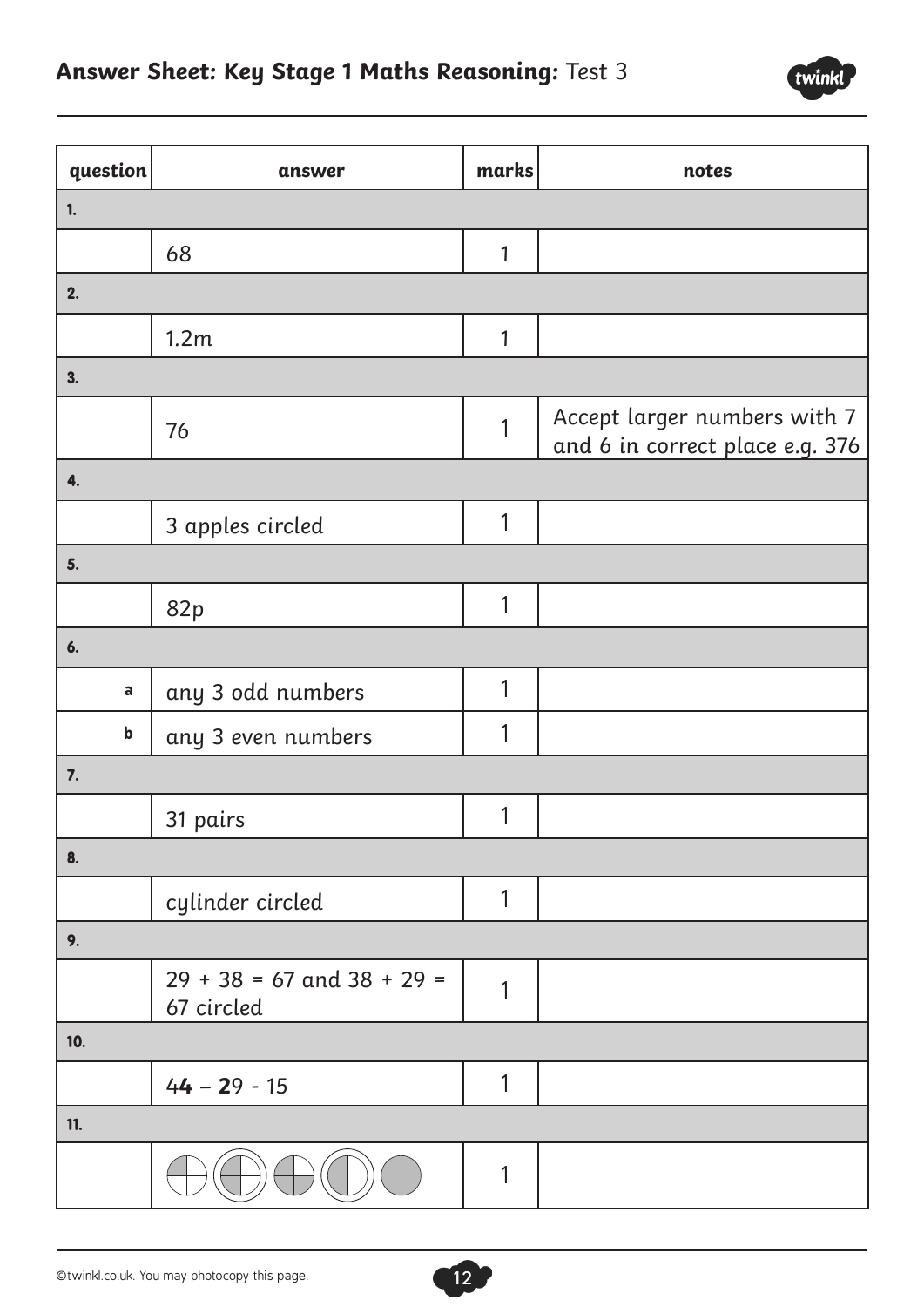

| question | answer                                                  | marks          | notes                                                                                          |
|----------|---------------------------------------------------------|----------------|------------------------------------------------------------------------------------------------|
| 12.      |                                                         |                |                                                                                                |
|          | 7 packs                                                 | 1              |                                                                                                |
| 13.      |                                                         |                |                                                                                                |
|          | 5cm                                                     | 1              |                                                                                                |
| 14.      |                                                         |                |                                                                                                |
|          | Shapes with no right angle<br>Shapes with a right angle | 1              | Allow inaccurate drawings<br>as long as the intention is<br>clear.                             |
| 15.      |                                                         |                |                                                                                                |
|          |                                                         | 1              |                                                                                                |
| 16.      |                                                         |                |                                                                                                |
|          | 80<br>55<br>65<br>75<br>85<br>90<br>60<br>70            | 1              |                                                                                                |
| 17.      |                                                         |                |                                                                                                |
|          | $37 + 22 = 59$<br>$59 - 15 = 44$ pencils                | $\overline{2}$ | Award 1 mark if the<br>calculation if correct with<br>only one mistake in the<br>working out.  |
| 18.      |                                                         |                |                                                                                                |
|          | 24                                                      | 1              |                                                                                                |
| 19.      |                                                         |                |                                                                                                |
|          | $35 - 19$                                               | 1              |                                                                                                |
| 20.      |                                                         |                |                                                                                                |
|          | Jade                                                    | 1              |                                                                                                |
| 21.      |                                                         |                |                                                                                                |
|          |                                                         | 1              | Arrow can be drawn<br>anywhere on the page and<br>allow mark as long as<br>intention is clear. |